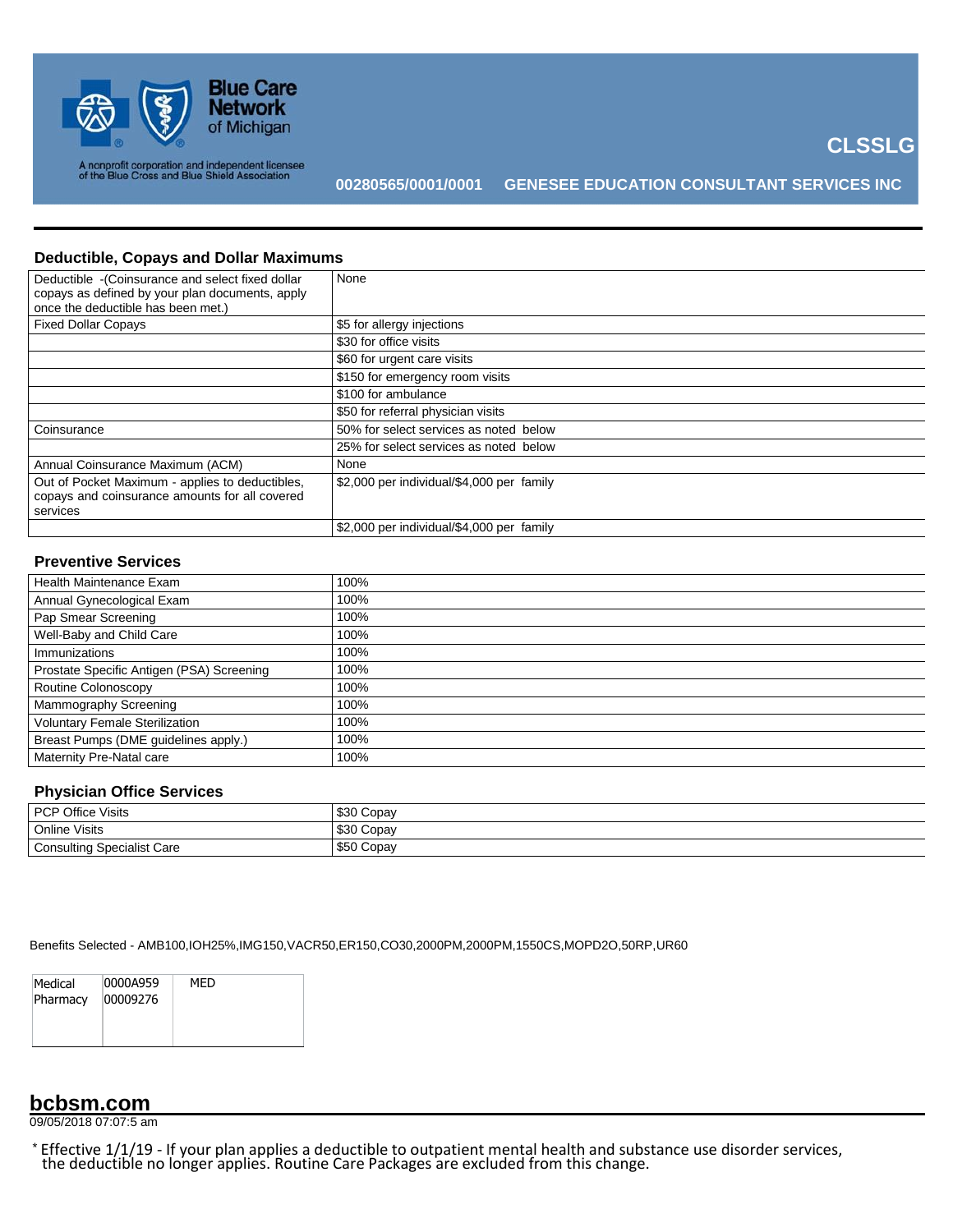

**CLSSLG**

### **Emergency Medical Care**

| Hospital Emergency Room - Copay waived if<br>admitted | $\frac{1}{2}$ \$150 Copay                  |
|-------------------------------------------------------|--------------------------------------------|
| Urgent Care Center                                    | \$60 Copav                                 |
| Retail Health Clinic                                  | \$60 Copav                                 |
| Ambulance Services                                    | copay for ground and air services<br>\$100 |

## **Diagnostic Services**

| Laboratory and Pathology Services                         | 100%         |
|-----------------------------------------------------------|--------------|
| Diagnostic Tests and X-rays                               | 100%         |
| High Technology Radiology Imaging (MRI, MRA,<br>CAT, PET) | $$150$ copay |
| <b>Radiation Therapy</b>                                  | 100%         |

### **Maternity Services Provided by a Physician**

| Post-Natal and Non-routine Pre-Natal Care (See    | \$30 Copay                                                               |
|---------------------------------------------------|--------------------------------------------------------------------------|
| Preventive Services section for routine Pre-Natal |                                                                          |
| Care)                                             |                                                                          |
| Delivery and Nursery Care                         | 100% For professional services. (See Hospital Care for facility charges) |
|                                                   |                                                                          |

## **Hospital Care**

| General Nursing Care, Hospital Services and          | 75% |
|------------------------------------------------------|-----|
| Supplies                                             |     |
| Outpatient Surgery - included all related surgical   | 75% |
| services and anesthesia - see member certificate for |     |
| specific surgical copays.                            |     |

### **Alternatives to Hospital Care**

| <b>Skilled Nursing Care</b> | 100%                                       |  |
|-----------------------------|--------------------------------------------|--|
|                             | Up to 45 days per member per calendar year |  |
| <b>Hospice Care</b>         | 100%                                       |  |
| Home Health Care            | \$50 Copay                                 |  |

Benefits Selected - AMB100,IOH25%,IMG150,VACR50,ER150,CO30,2000PM,2000PM,1550CS,MOPD2O,50RP,UR60

| Medical<br>Pharmacy | 0000A959<br>00009276 | MFD |
|---------------------|----------------------|-----|
|                     |                      |     |

## **bcbsm.com**

09/05/2018 07:07:06 am

\* Effective 1/1/19 - If your plan applies a deductible to outpatient mental health and substance use disorder services, the deductible no longer applies. Routine Care Packages are excluded from this change.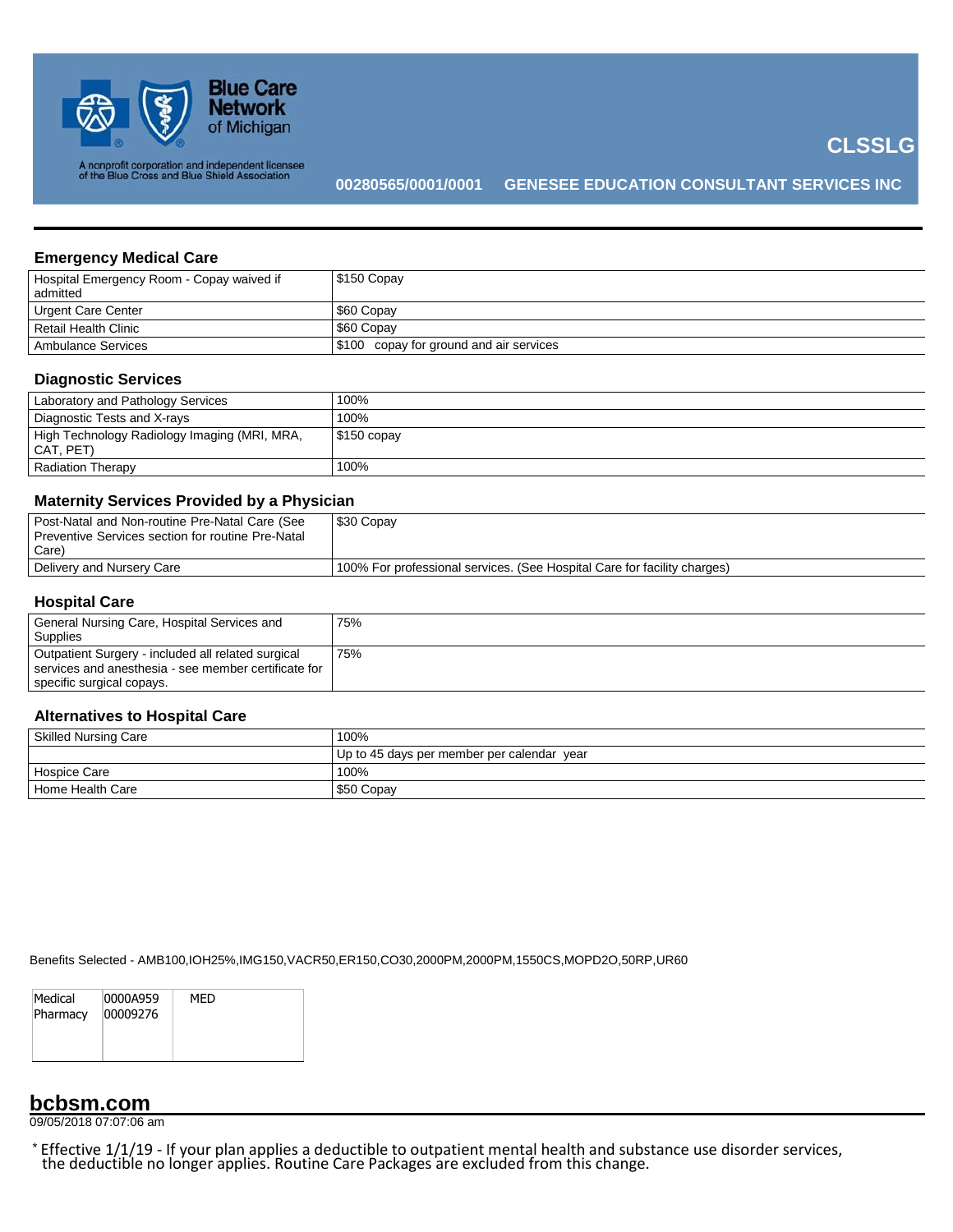

**CLSSLG**

### **Surgical Services**

| Surgery - includes all related surgical services and<br>anesthesia - see member certificate for specific<br>surgical copays. | 75% |
|------------------------------------------------------------------------------------------------------------------------------|-----|
| Voluntary Male Sterilization - See Preventive<br>Services section for voluntary female sterilization                         | 50% |
| Elective Abortion (One procedure per two year<br>period of membership)                                                       | 50% |
| Human Organ Transplants                                                                                                      | 75% |
| <b>Reduction Mammoplasty</b>                                                                                                 | 50% |
| Male Mastectomy                                                                                                              | 50% |
| Temporomandibular Joint Syndrome                                                                                             | 50% |
| <b>Orthognathic Surgery</b>                                                                                                  | 50% |
| Weight Reduction Procedures (Limited to one<br>procedure per lifetime)                                                       | 50% |

### **Mental Health Care and Substance Use Disorder Treatment**

| Inpatient Mental Health Care                                                                                                           | 75%         |
|----------------------------------------------------------------------------------------------------------------------------------------|-------------|
| Inpatient Substance Use Disorder                                                                                                       | 75%         |
| Outpatient Mental Health Care includes online visits<br>Note: For diagnostic and therapeutic services, the<br>medical benefit applies. | \$30 Copay* |
| Outpatient Substance Use Disorder                                                                                                      | \$30 Copay* |

## **Autism Spectrum Disorders, Diagnoses and Treatment**

| Applied behavioral analyses (ABA) treatment                                                                                                                                                       | \$30 Copay                                                                      |
|---------------------------------------------------------------------------------------------------------------------------------------------------------------------------------------------------|---------------------------------------------------------------------------------|
| Outpatient physical therapy, speech therapy and<br>occupational therapy for autism spectrum disorder<br>through age 18. Unlimited visits for PT/OT/ST with<br>autism spectrum disorder diagnosis. | \$50 Copay                                                                      |
| Other covered services, including mental health<br>services, for Autism Spectrum Disorder                                                                                                         | See your outpatient mental health, medical office visit and preventive benefit. |

Benefits Selected - AMB100,IOH25%,IMG150,VACR50,ER150,CO30,2000PM,2000PM,1550CS,MOPD2O,50RP,UR60

| Medical  | 0000A959 | MFD |  |
|----------|----------|-----|--|
| Pharmacy | 00009276 |     |  |
|          |          |     |  |
|          |          |     |  |

## **bcbsm.com**

09/05/2018 07:07:06 am

\* Effective 1/1/19 - If your plan applies a deductible to outpatient mental health and substance use disorder services, the deductible no longer applies. Routine Care Packages are excluded from this change.